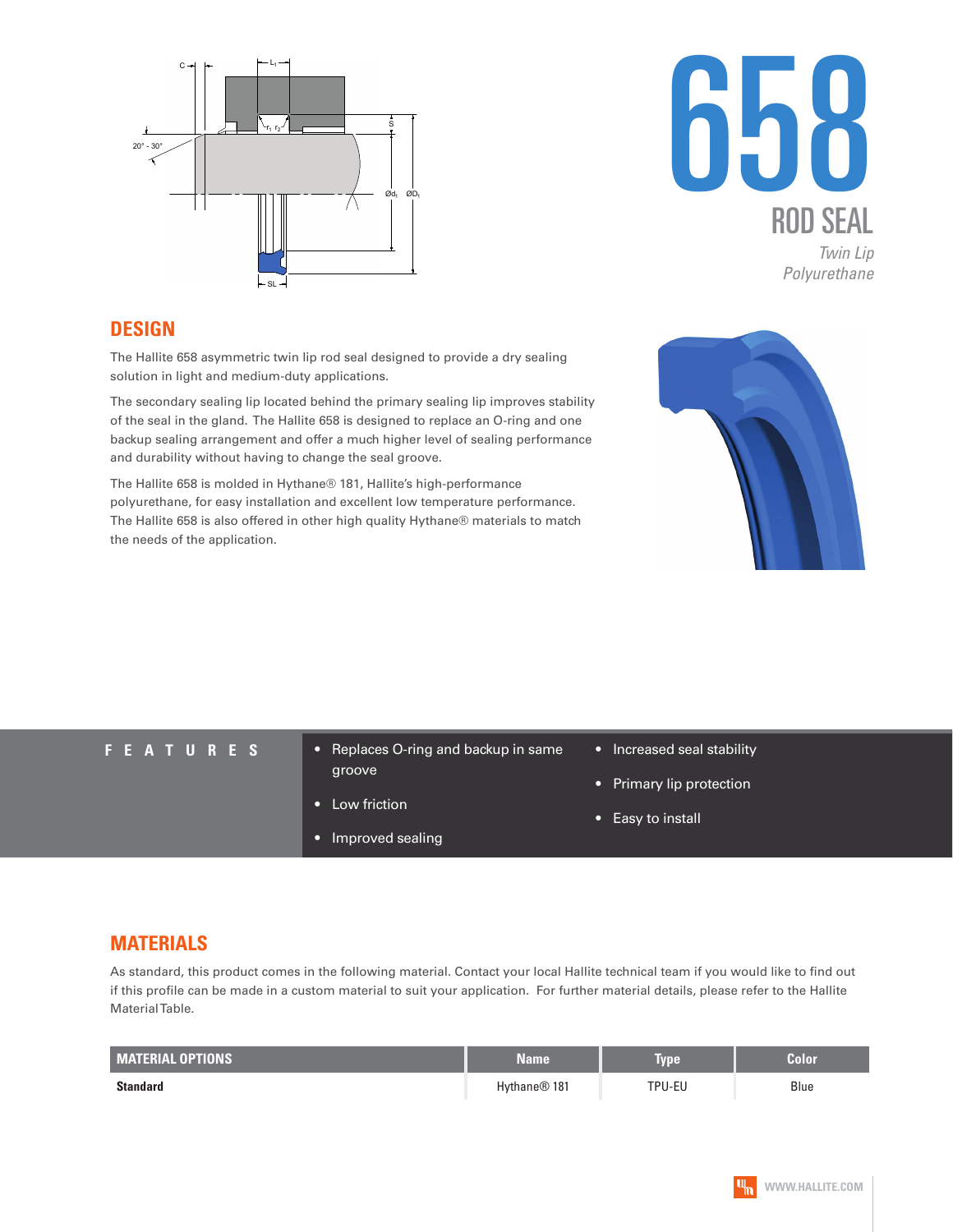# **TECHNICAL DETAILS**

| I OPERATING CONDITIONS   | <b>METRIC</b>                     | <b>INCH</b>                      |  |
|--------------------------|-----------------------------------|----------------------------------|--|
| <b>Maximum Speed</b>     | 1.0 <sub>m/sec</sub>              | $3.0$ ft/sec                     |  |
| <b>Temperature Range</b> | $-45^{\circ}$ C +110 $^{\circ}$ C | $-50^{\circ}$ F $+230^{\circ}$ F |  |
| <b>Maximum Pressure</b>  | 400 <sub>bar</sub>                | 6000 psi                         |  |

Data given are maximum values and can apply depending on specific application. Maximum ratings of temperature, pressure, or operating speeds are dependent on fluid medium, surface, gap value, and other variables such as dynamic or static service. Maximum values are not intended for use together at the same time, e.g. max temperature and max pressure. Please contact your Hallite technical representative for application support.

| <b>MAXIMUM EXTRUSION GAP</b> |       |       |       |
|------------------------------|-------|-------|-------|
| Pressure har                 | 160   | 250   | 400   |
| <b>Maximum Gap mm</b>        | 0.60  | 0.50  | 0.40  |
| Pressure psi                 | 2400  | 3750  | 6000  |
| <b>Maximum Gap in</b>        | 0.024 | 0.020 | 0.016 |
|                              |       |       |       |

**NOTE**

**NOTE**

Figures show the maximum permissible gap all on one side using minimum rod Ø and maximum clearance Ø. Refer to Housing Design section.

| <b>SURFACE ROUGHNESS</b>                   | umRa        | µmRz               | <b>umRt</b>       | <b>uinRa</b>     | <b>uinRz</b> | uinRt     |
|--------------------------------------------|-------------|--------------------|-------------------|------------------|--------------|-----------|
| <b>Dynamic Sealing Face Ød</b> ,           | $0.1 - 0.4$ | 1.6 max            | 4 max             | $4 - 16$         | $63$ max     | $157$ max |
| <b>Static Sealing Face ØD</b> <sub>1</sub> | $1.6$ max   | 6.3 <sub>max</sub> | 10 <sub>max</sub> | $63 \text{ max}$ | $250$ max    | 394 max   |
| <b>Static Housing Faces L</b>              | $3.2$ max   | 10 <sub>max</sub>  | $16$ max          | $125$ max        | 394 max      | $630$ max |

| <b>CHAMFERS &amp; RADII</b>      |       |       |       |
|----------------------------------|-------|-------|-------|
| Groove Section $\leq$ S in       | 0.125 | 0.187 | 0.250 |
| <b>Min Chamfer C in</b>          | 0.093 | 0.093 | 0.125 |
| Max Fillet Rad r <sub>1</sub> in | 0.008 | 0.008 | 0.016 |
| Max Fillet Rad r <sub>2</sub> in | 0.016 | 0.016 | 0.032 |

| <b>TOLERANCES</b> | 疝  | $\sim$ |              |
|-------------------|----|--------|--------------|
| ın                | t9 |        | $+0.010 - 0$ |